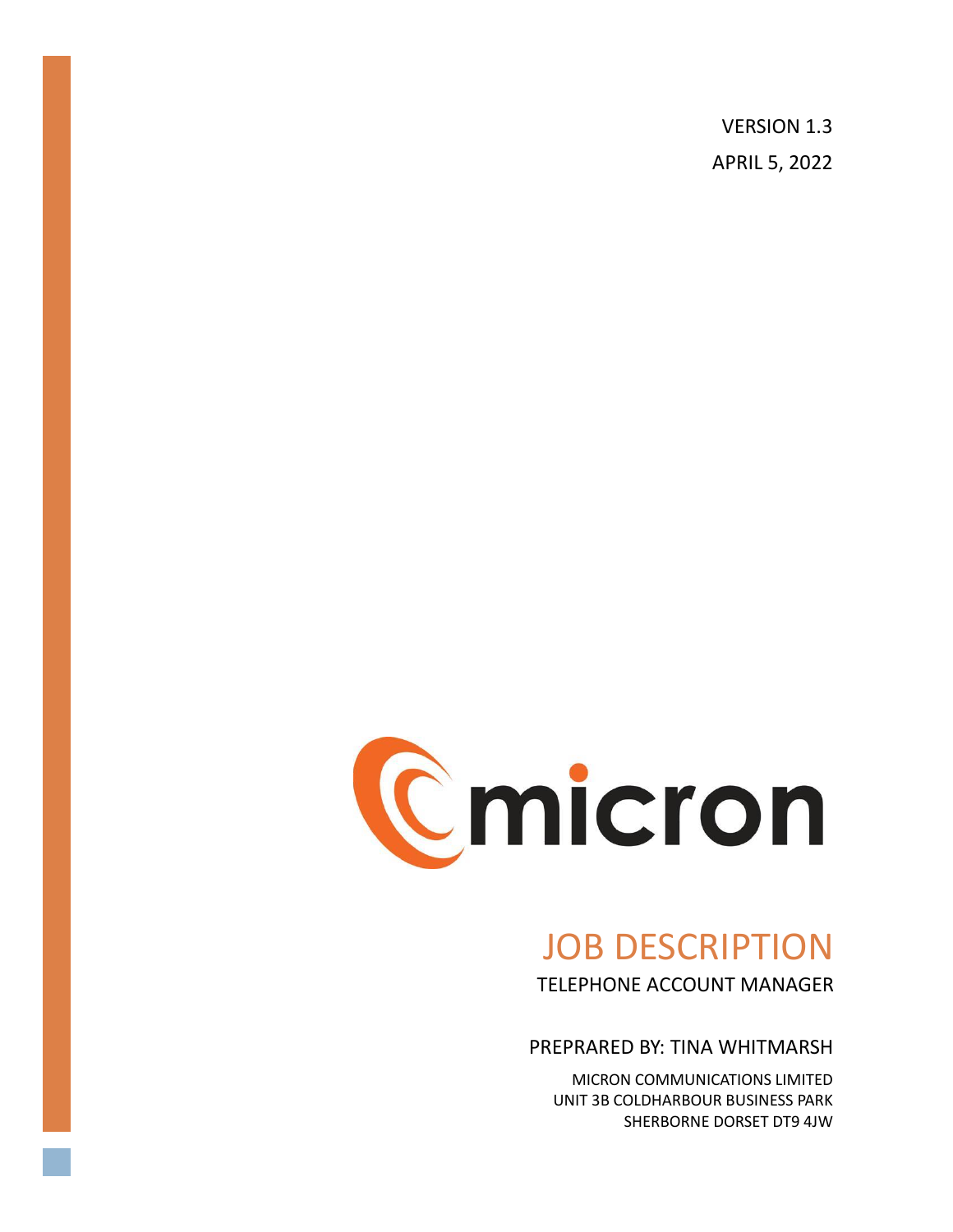| Title:             | Telephone Account Manager |
|--------------------|---------------------------|
| <b>Reports to:</b> | Sales Manager             |
| <b>Escalation:</b> | <b>Managing Director</b>  |

# PURPOSE OF JOB ROLE

As part of the Sales team, you will be responsible for proactively managing and growing existing Hospitality and Commercial accounts. Delivering excellent customer service through frequent contact with our clients you will identifying new opportunities for; connectivity, IT network, software, Wi-Fi and telecoms solutions through effective outbound calling.

You will be responsible for maintaining accurate client records, all correspondence must be recorded in a timely manner in Salesforce. In addition, you will be required to create quotes and re-establish contact with lapsed clients.

You will maintain and develop a thorough understanding of the products and services Micron offers, this knowledge is essential for providing excellent customers service and increasing revenue.

## KEY ACCOUNTABILITIES

Below, is a list of activities/duties generally involved in the role. The list is non-exhaustive, and the employee will from time to time be asked to fulfil other duties as directed by the Management Team.

- Proactively manage a portfolio of accounts (circa 200), ensuring the technology solutions fulfils the client's requirements
- Maintain regular contact with clients by phone and email to build and maintain good customer service
- Maximise revenue opportunities from existing clients by pursuing undeveloped areas identified during review meetings
- Monitor and prioritise sales enquiries, action and update client
- Follow up quotes with the aim to secure new business
- Work closely with the Sales Administrators, providing detailed information for quotes to be raised
- Maintain client's records in Salesforce with call and email activity is accurate and up to date
- Work closely with the external sales team, providing details of any new account leads / opportunities you may be informed for them to make contact
- Meet and exceed individual and team's targets
- Work collaboratively within the team to ensure customer journey milestones are achieved
- Provide the Sales Manager regular update during your team and 1:1 meetings